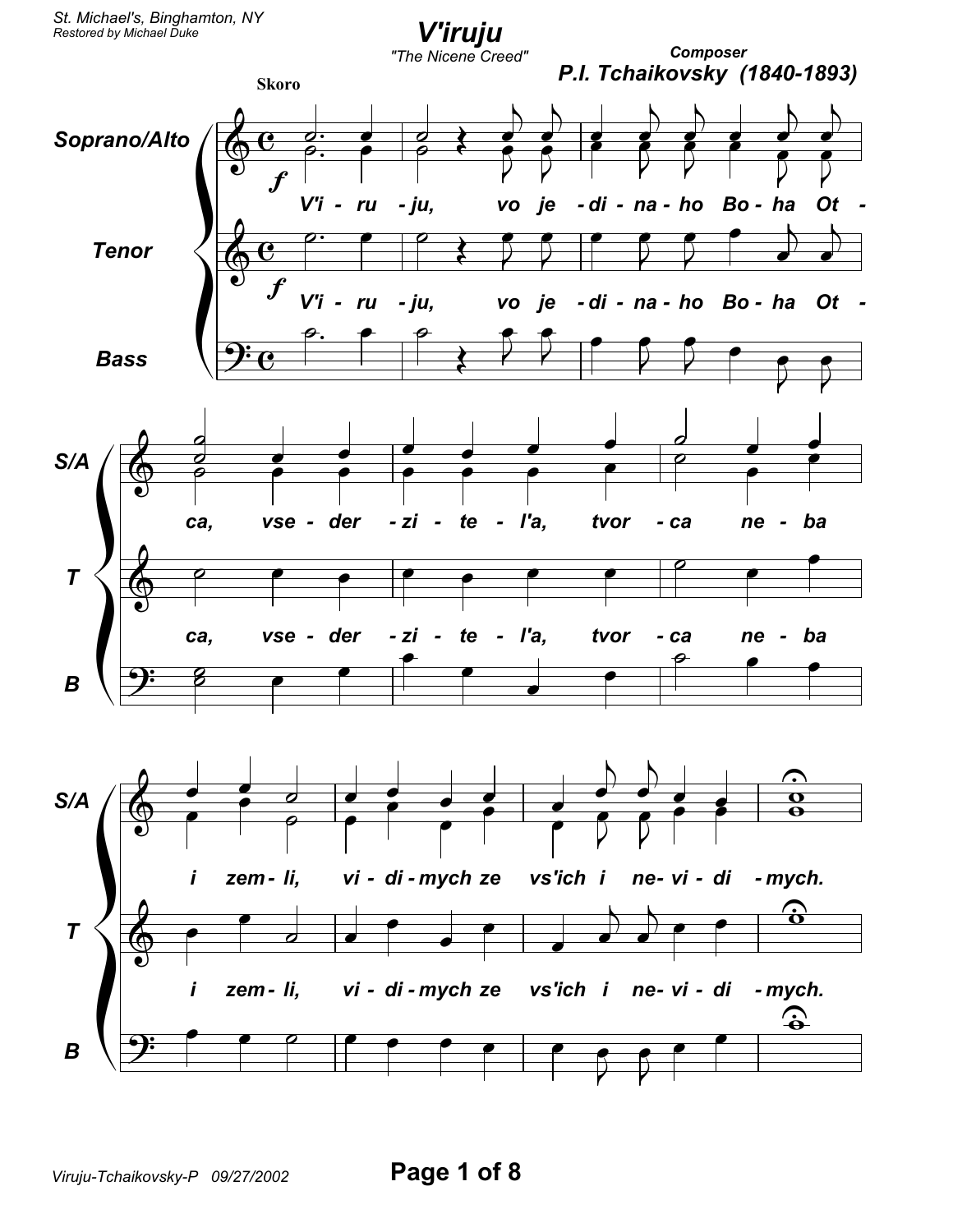St. Michael's, Binghamton, NY



Viruju-Tchaikovsky-P 09/27/2002

Page 2 of 8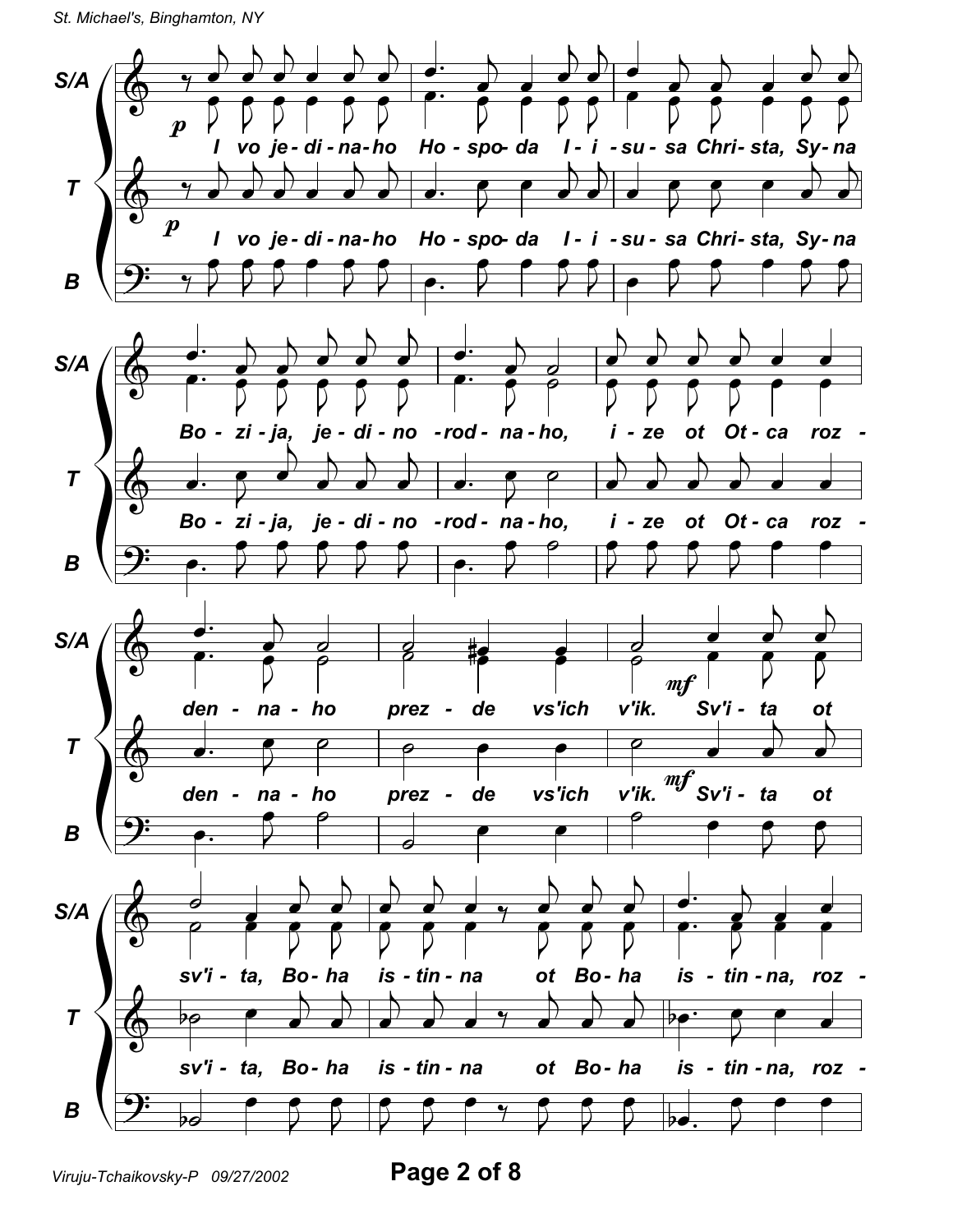

Page 3 of 8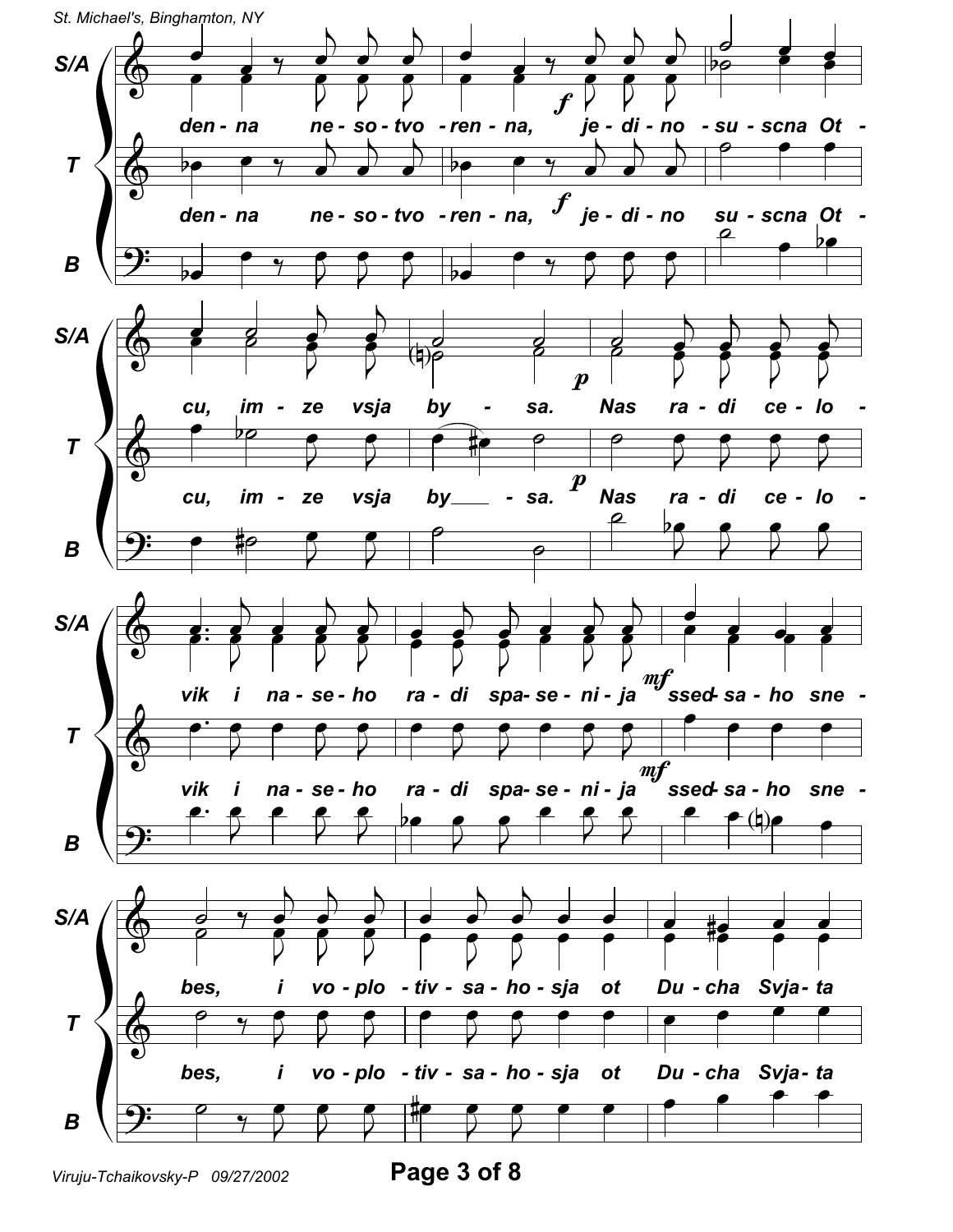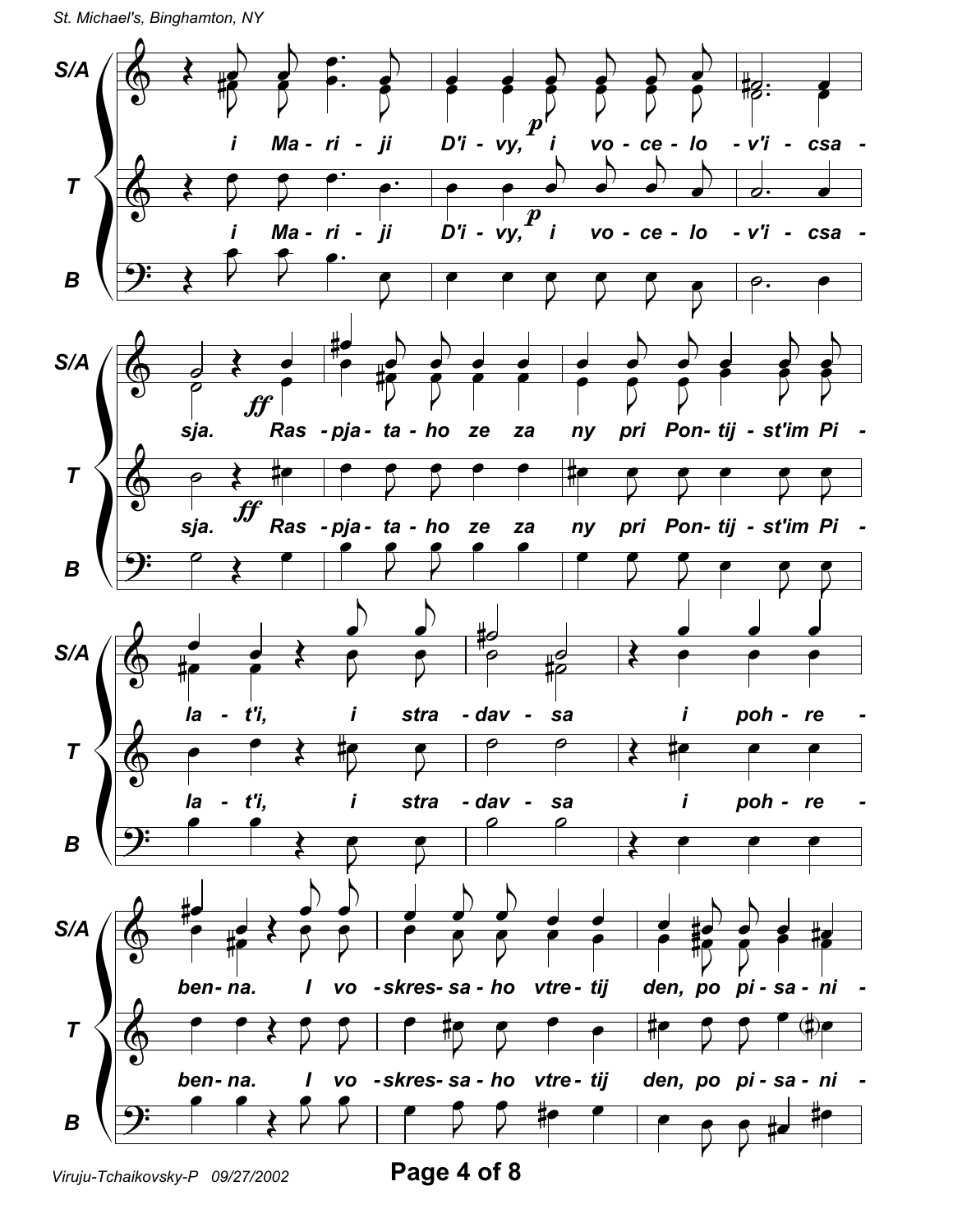![](_page_4_Figure_0.jpeg)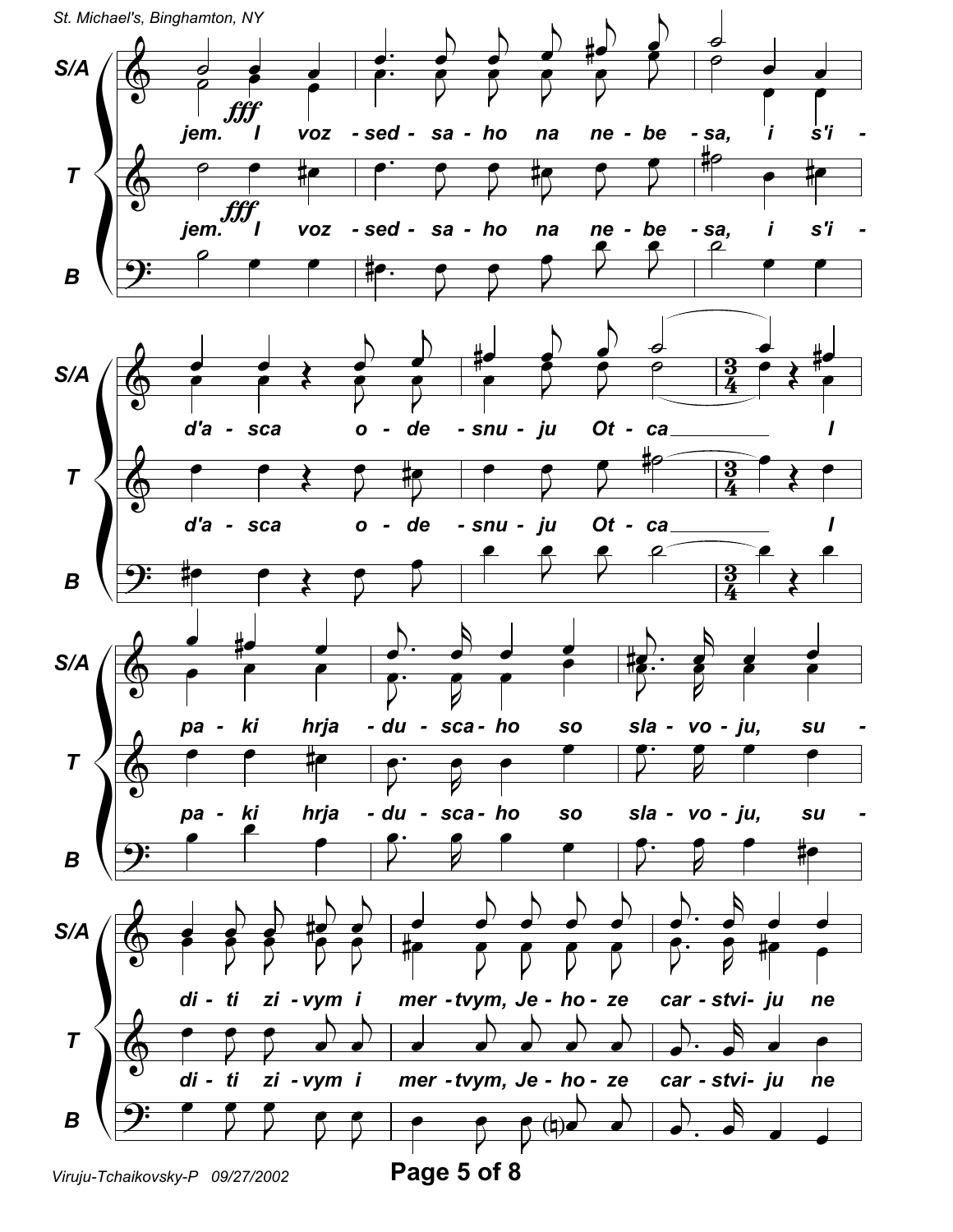![](_page_5_Figure_0.jpeg)

![](_page_5_Figure_1.jpeg)

Viruju-Tchaikovsky-P 09/27/2002

Page 6 of 8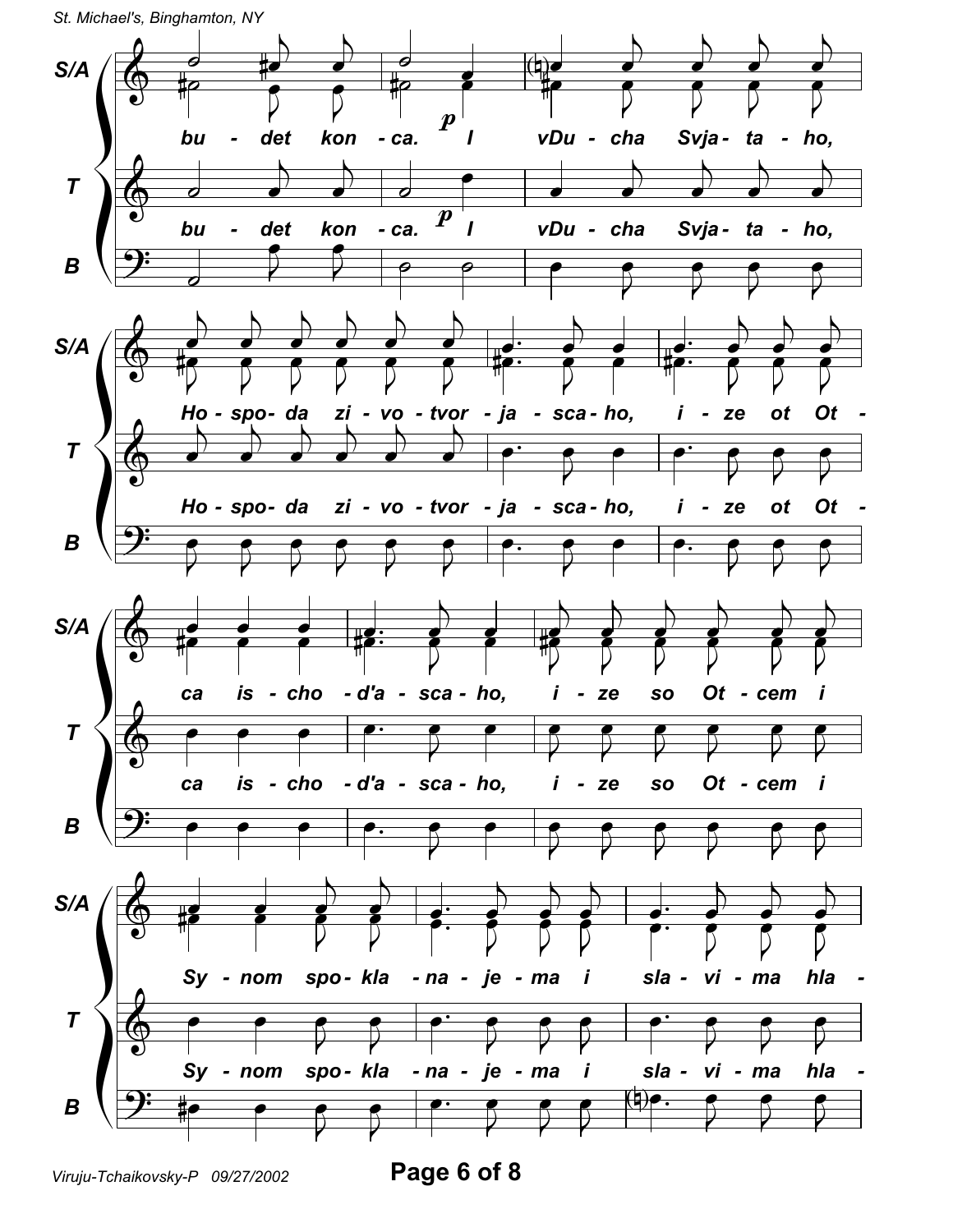St. Michael's, Binghamton, NY

![](_page_6_Figure_1.jpeg)